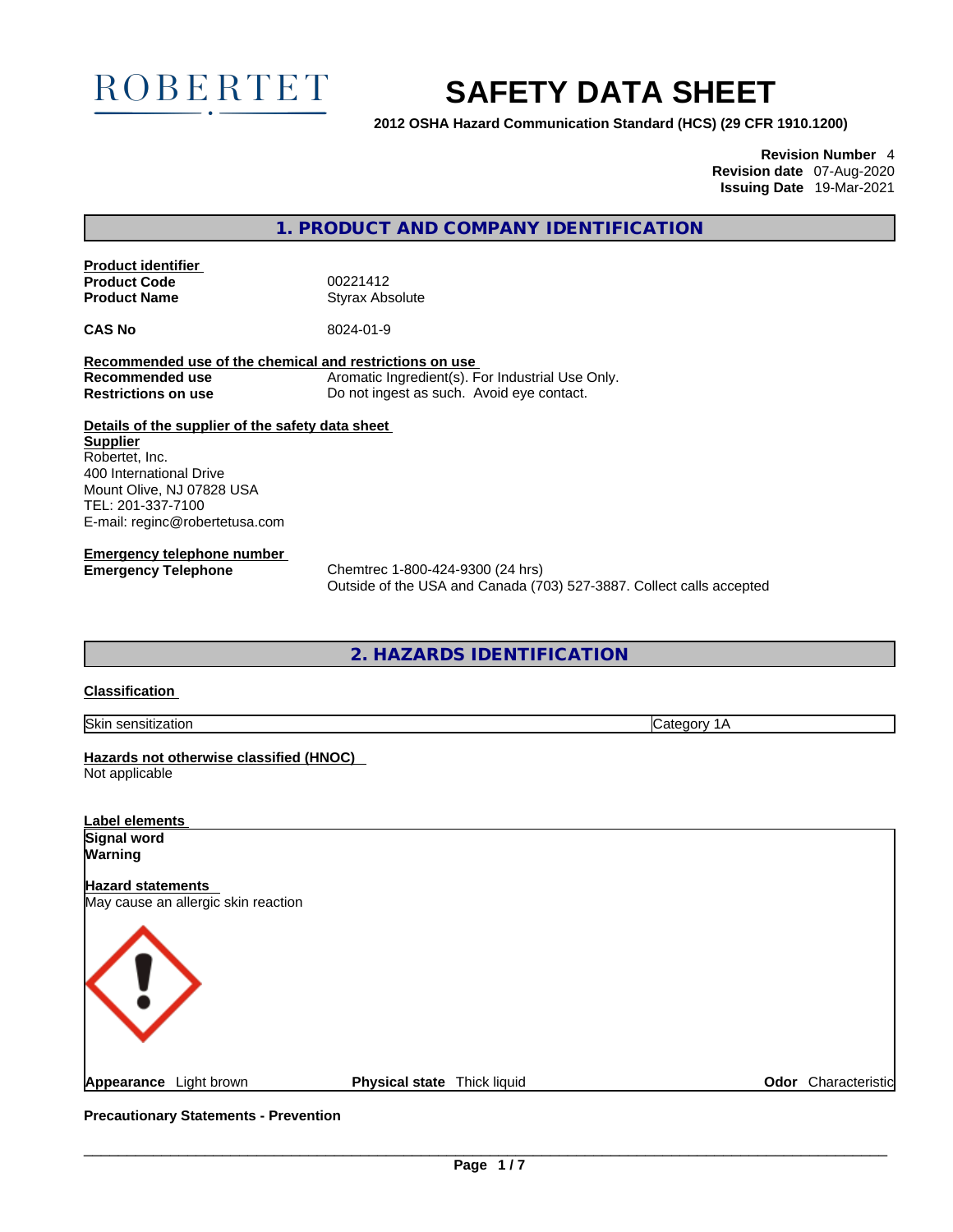### \_\_\_\_\_\_\_\_\_\_\_\_\_\_\_\_\_\_\_\_\_\_\_\_\_\_\_\_\_\_\_\_\_\_\_\_\_\_\_\_\_\_\_\_\_\_\_\_\_\_\_\_\_\_\_\_\_\_\_\_\_\_\_\_\_\_\_\_\_\_\_\_\_\_\_\_\_\_\_\_\_\_\_\_\_\_\_\_\_\_\_\_\_ **00221412** - **Styrax Absolute Revision date** 07-Aug-2020

Avoid breathing dust/fume/gas/mist/vapors/spray Contaminated work clothing must not be allowed out of the workplace Wear protective gloves

### **Precautionary Statements - Response**

Specific treatment (see supplemental first aid instructions on this label) IF ON SKIN: Wash with plenty of water and soap If skin irritation or rash occurs: Get medical advice/attention Wash contaminated clothing before reuse

### **Precautionary Statements - Disposal**

Dispose of contents/container to an approved waste disposal plant

### **Other information**

Causes mild skin irritation. Harmful to aquatic life.

## **3. COMPOSITION/INFORMATION ON INGREDIENTS**

| Chemical name    | CAS No         | Weight-%    | <b>GHS Classification</b>  |
|------------------|----------------|-------------|----------------------------|
| Ethyl alcohol    | 64-17-5        | $1.0 - 5.0$ | Flam. Liq. 2 (H225)        |
|                  |                |             | Eye Irrit. 2A (H319)       |
| Benzyl alcohol   | $100 - 51 - 6$ | $1.0 - 5.0$ | Eye Irrit. 2A (H319)       |
|                  |                |             | Acute Tox. Dermal 5 (H313) |
|                  |                |             | Acute Tox. Oral 4 (H302)   |
| Cinnamyl alcohol | 104-54-1       | $1.0 - 5.0$ | Acute Tox. Oral 4 (H302)   |
|                  |                |             | Skin Sens. 1B (H317)       |
| Cinnamal         | 104-55-2       | $1.0 - 5.0$ | Acute Tox. Oral 5 (H303)   |
|                  |                |             | Acute Tox. Dermal 4 (H312) |
|                  |                |             | Skin Irrit. 2 (H315)       |
|                  |                |             | Eye Irrit. 2A (H319)       |
|                  |                |             | Skin Sens. 1A (H317)       |
|                  |                |             | Aquatic Acute 2 (H401)     |
| Benzyl cinnamate | $103 - 41 - 3$ | $0.1 - 1.0$ | Skin Sens. 1B (H317)       |
|                  |                |             | Aquatic Chronic 2 (H411)   |
|                  |                |             | Aquatic Acute 1 (H400)     |
|                  |                |             | Acute Tox. Oral 5 (H303)   |

\*The exact percentage (concentration) of composition has been withheld as a trade secret.

## **4. FIRST AID MEASURES**

| Description of first aid measures                           |                                                                                                                                         |
|-------------------------------------------------------------|-----------------------------------------------------------------------------------------------------------------------------------------|
| <b>General advice</b>                                       | Show this safety data sheet to the doctor in attendance.                                                                                |
| <b>Inhalation</b>                                           | Remove to fresh air.                                                                                                                    |
| Eye contact                                                 | Rinse thoroughly with plenty of water for at least 15 minutes, lifting lower and upper eyelids.<br>Consult a physician.                 |
| <b>Skin contact</b>                                         | Wash with soap and water. May cause an allergic skin reaction. In the case of skin irritation<br>or allergic reactions see a physician. |
| <b>Ingestion</b>                                            | Clean mouth with water and drink afterwards plenty of water.                                                                            |
| Most important symptoms and effects, both acute and delayed |                                                                                                                                         |
| <b>Symptoms</b>                                             | Itching. Rashes. Hives. Prolonged contact may cause redness and irritation.                                                             |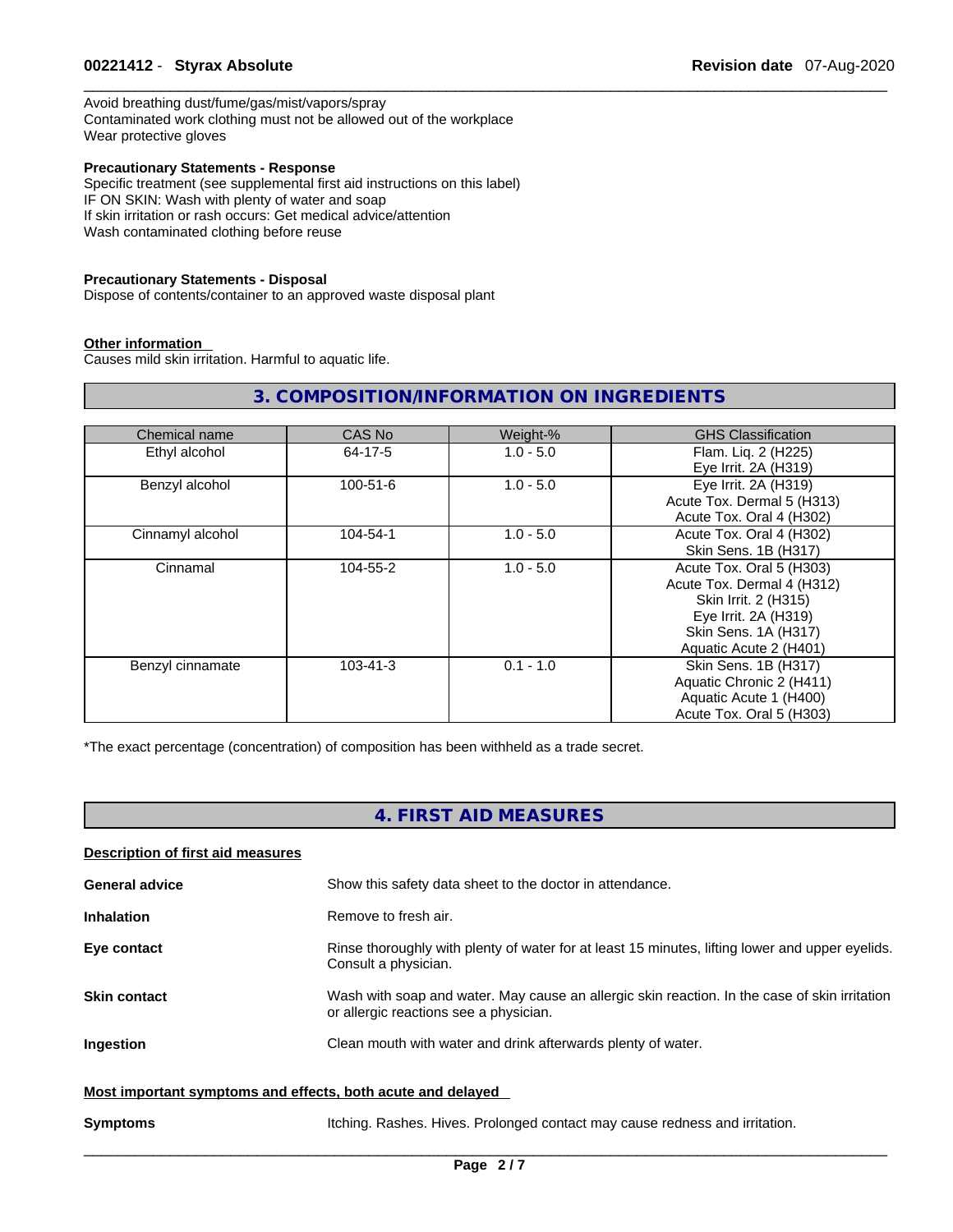### **Indication of any immediate medical attention and special treatment needed**

**Note to physicians** May cause sensitization in susceptible persons. Treat symptomatically.

## **5. FIRE-FIGHTING MEASURES**

| <b>Suitable Extinguishing Media</b><br><b>Large Fire</b>        | Use extinguishing measures that are appropriate to local circumstances and the<br>surrounding environment.<br>CAUTION: Use of water spray when fighting fire may be inefficient. |
|-----------------------------------------------------------------|----------------------------------------------------------------------------------------------------------------------------------------------------------------------------------|
|                                                                 |                                                                                                                                                                                  |
| Unsuitable extinguishing media                                  | Do not scatter spilled material with high pressure water streams.                                                                                                                |
| Specific hazards arising from the<br>chemical                   | Product is or contains a sensitizer. May cause sensitization by skin contact.                                                                                                    |
| <b>Explosion data</b><br>Sensitivity to mechanical impact None. |                                                                                                                                                                                  |
| Sensitivity to static discharge                                 | None.                                                                                                                                                                            |
| Special protective equipment for<br>fire-fighters               | Firefighters should wear self-contained breathing apparatus and full firefighting turnout<br>gear. Use personal protection equipment.                                            |

### **6. ACCIDENTAL RELEASE MEASURES**

### **Personal precautions, protective equipment and emergency procedures**

**Personal precautions** Avoid contact with skin, eyes or clothing. Ensure adequate ventilation. Use personal protective equipment as required. Evacuate personnel to safe areas. Keep people away from and upwind of spill/leak.

|                                | Methods and material for containment and cleaning up  |  |
|--------------------------------|-------------------------------------------------------|--|
| <b>Methods for containment</b> | Prevent further leakage or spillage if safe to do so. |  |
| Methods for cleaning up        | Pick up and transfer to properly labeled containers.  |  |

## **7. HANDLING AND STORAGE**

| <b>Precautions for safe handling</b>                         |                                                                                                                                                                                                                                                                                                                                             |
|--------------------------------------------------------------|---------------------------------------------------------------------------------------------------------------------------------------------------------------------------------------------------------------------------------------------------------------------------------------------------------------------------------------------|
| Advice on safe handling                                      | Handle in accordance with good industrial hygiene and safety practice. Avoid contact with<br>skin, eyes or clothing. Ensure adequate ventilation. In case of insufficient ventilation, wear<br>suitable respiratory equipment. Do not eat, drink or smoke when using this product. Take<br>off contaminated clothing and wash before reuse. |
| Conditions for safe storage, including any incompatibilities |                                                                                                                                                                                                                                                                                                                                             |

**Storage Conditions** Keep container tightly closed in a dry and well-ventilated place. Keep away from open flames, hot surfaces and sources of ignition.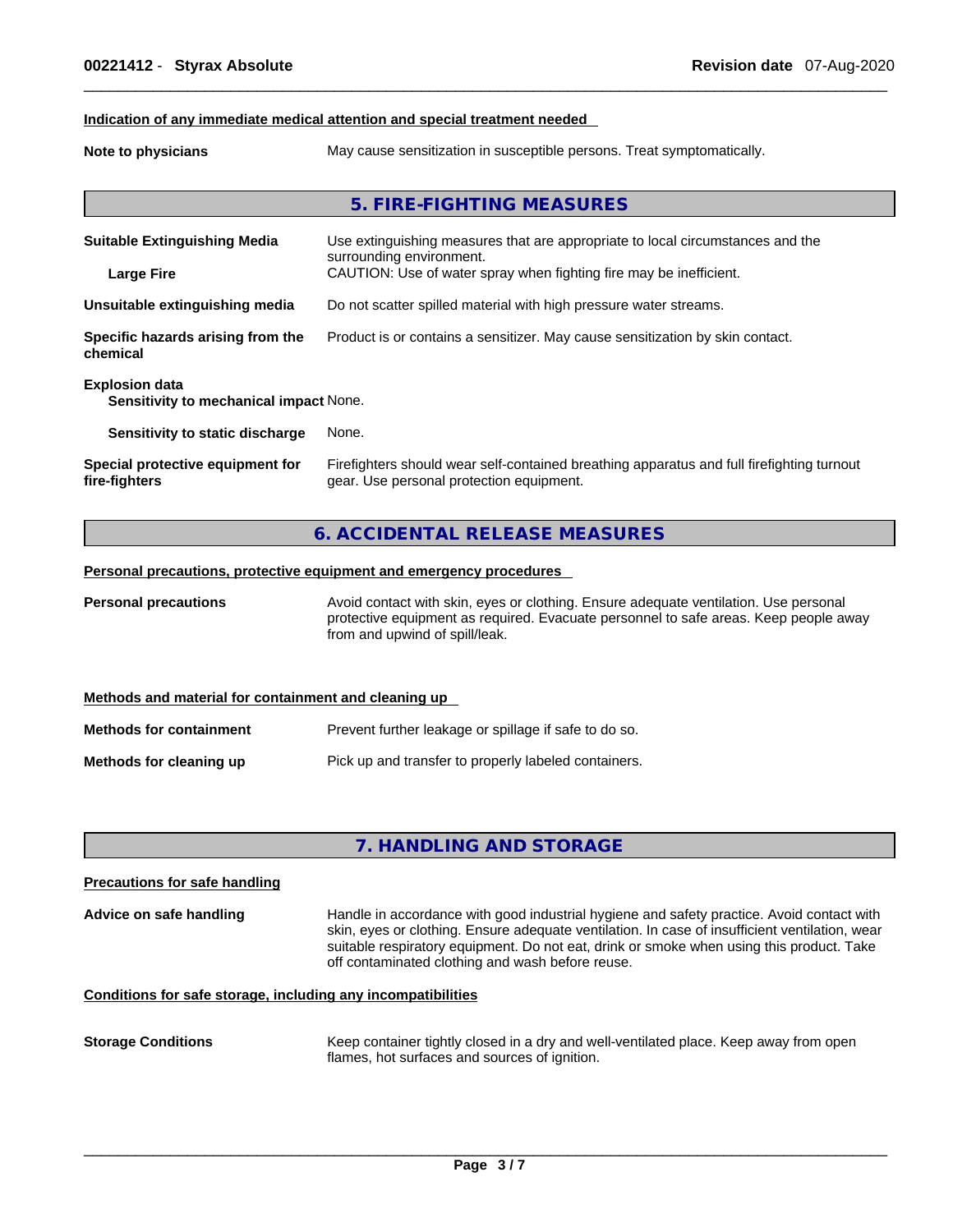## **8. EXPOSURE CONTROLS/PERSONAL PROTECTION**

### **Control parameters**

## **Exposure Limits**

| Chemical name | <b>ACGIH TLV</b> | <b>OSHA PEL</b>                      | NIOSH IDLH                  |
|---------------|------------------|--------------------------------------|-----------------------------|
| Ethyl alcohol | STEL: 1000 ppm   | TWA: 1000 ppm                        | IDLH: 3300 ppm              |
| 64-17-5       |                  | TWA: $1900 \text{ mg/m}^3$           | TWA: 1000 ppm               |
|               |                  | (vacated) TWA: 1000 ppm              | TWA: 1900 mg/m <sup>3</sup> |
|               |                  | (vacated) TWA: $1900 \text{ mg/m}^3$ |                             |

### **Appropriate engineering controls**

| <b>Engineering controls</b> | Showers              |  |
|-----------------------------|----------------------|--|
|                             | Eyewash stations     |  |
|                             | Ventilation systems. |  |
|                             |                      |  |

### **Individual protection measures, such as personal protective equipment**

| <b>Eye/face protection</b>     | Wear safety glasses with side shields (or goggles).                                                                                                                         |
|--------------------------------|-----------------------------------------------------------------------------------------------------------------------------------------------------------------------------|
| <b>Hand protection</b>         | Wear suitable gloves.                                                                                                                                                       |
| Skin and body protection       | Wear suitable protective clothing.                                                                                                                                          |
| <b>Respiratory protection</b>  | No protective equipment is needed under normal use conditions. If exposure limits are<br>exceeded or irritation is experienced, ventilation and evacuation may be required. |
| General hygiene considerations | Handle in accordance with good industrial hygiene and safety practice.                                                                                                      |

## **9. PHYSICAL AND CHEMICAL PROPERTIES**

| Information on basic physical and chemical properties |                          |                          |
|-------------------------------------------------------|--------------------------|--------------------------|
| <b>Physical state</b>                                 | Thick liquid             |                          |
| Appearance                                            | Light brown              |                          |
| Odor                                                  | Characteristic           |                          |
| <b>Odor threshold</b>                                 | No information available |                          |
| <b>Property</b>                                       | Values                   | Remarks • Method         |
| рH                                                    |                          | No information available |
| Melting point / freezing point                        |                          | No information available |
| Boiling point / boiling range                         | $>$ 35 °C                | No information available |
| <b>Flash point</b>                                    | 100 °C / 212 °F          | CC (closed cup)          |
| <b>Evaporation rate</b>                               |                          | No information available |
| Flammability (solid, gas)                             |                          | No information available |
| Vapor Pressure (mm Hg @ 20°C):                        |                          | No information available |
| Vapor density                                         |                          | No information available |
| <b>Relative density</b>                               |                          | No information available |
| Specific Gravity @ 20/20 °C                           | N/A                      | <b>RTM-101</b>           |
| Solubility(ies)                                       |                          |                          |
| <b>Water solubility</b>                               |                          | No information available |
| Solubility in other solvents                          |                          | No information available |
| <b>Partition coefficient</b>                          |                          | No information available |
| <b>Autoignition temperature</b>                       |                          | No information available |
| <b>Decomposition temperature</b>                      |                          | No information available |
| <b>Viscosity</b>                                      |                          | No information available |
| <b>Other information</b>                              |                          |                          |
| <b>Explosive properties</b>                           | No information available |                          |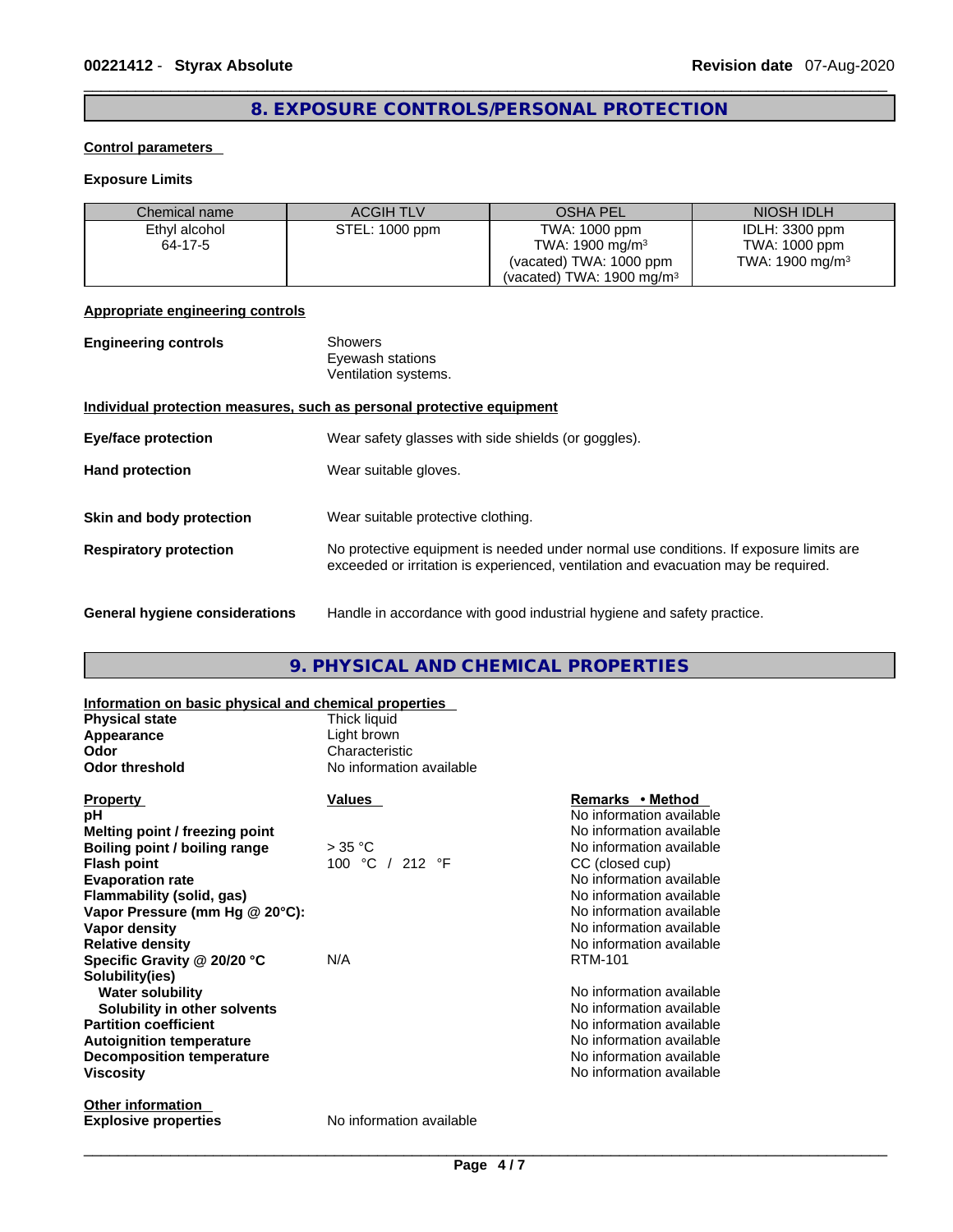## **Oxidizing properties** No information available **10. STABILITY AND REACTIVITY Reactivity No information available. Chemical stability** Stable under normal conditions. **Possibility of hazardous reactions** None under normal processing. **Conditions to avoid** None known based on information supplied. **Incompatible materials** None known based on information supplied. **Hazardous decomposition products** None known based on information supplied.

**11. TOXICOLOGICAL INFORMATION** 

### **Information on likely routes of exposure**

| <b>Product Information</b>                     |                                                                                                                                                                                                                                                                |
|------------------------------------------------|----------------------------------------------------------------------------------------------------------------------------------------------------------------------------------------------------------------------------------------------------------------|
| <b>Inhalation</b>                              | Specific test data for the substance or mixture is not available.                                                                                                                                                                                              |
| Eye contact                                    | Specific test data for the substance or mixture is not available.                                                                                                                                                                                              |
| <b>Skin contact</b>                            | May cause sensitization by skin contact. Specific test data for the substance or mixture is<br>not available. Repeated or prolonged skin contact may cause allergic reactions with<br>susceptible persons. (based on components). Causes mild skin irritation. |
| Ingestion                                      | Specific test data for the substance or mixture is not available.                                                                                                                                                                                              |
|                                                | Symptoms related to the physical, chemical and toxicological characteristics                                                                                                                                                                                   |
| <b>Symptoms</b>                                | Itching. Rashes. Hives. Prolonged contact may cause redness and irritation.                                                                                                                                                                                    |
| <b>Acute toxicity</b>                          |                                                                                                                                                                                                                                                                |
| <b>Numerical measures of toxicity</b>          |                                                                                                                                                                                                                                                                |
| <b>ATEmix (oral)</b><br><b>ATEmix (dermal)</b> | The following values are calculated based on chapter 3.1 of the GHS document.<br>> 5000 mg/kg<br>> 5000 mg/kg                                                                                                                                                  |
|                                                | Delayed and immediate effects as well as chronic effects from short and long-term exposure                                                                                                                                                                     |
| <b>Skin corrosion/irritation</b>               | Classification based on data available for ingredients. May cause skin irritation.                                                                                                                                                                             |
| Serious eye damage/eye irritation              | No information available.                                                                                                                                                                                                                                      |
| <b>Respiratory or skin sensitization</b>       | May cause sensitization by skin contact.                                                                                                                                                                                                                       |
| <b>Germ cell mutagenicity</b>                  | No information available.                                                                                                                                                                                                                                      |
| Carcinogenicity                                | No information available.                                                                                                                                                                                                                                      |
|                                                | 12. ECOLOGICAL INFORMATION                                                                                                                                                                                                                                     |

### **Ecotoxicity**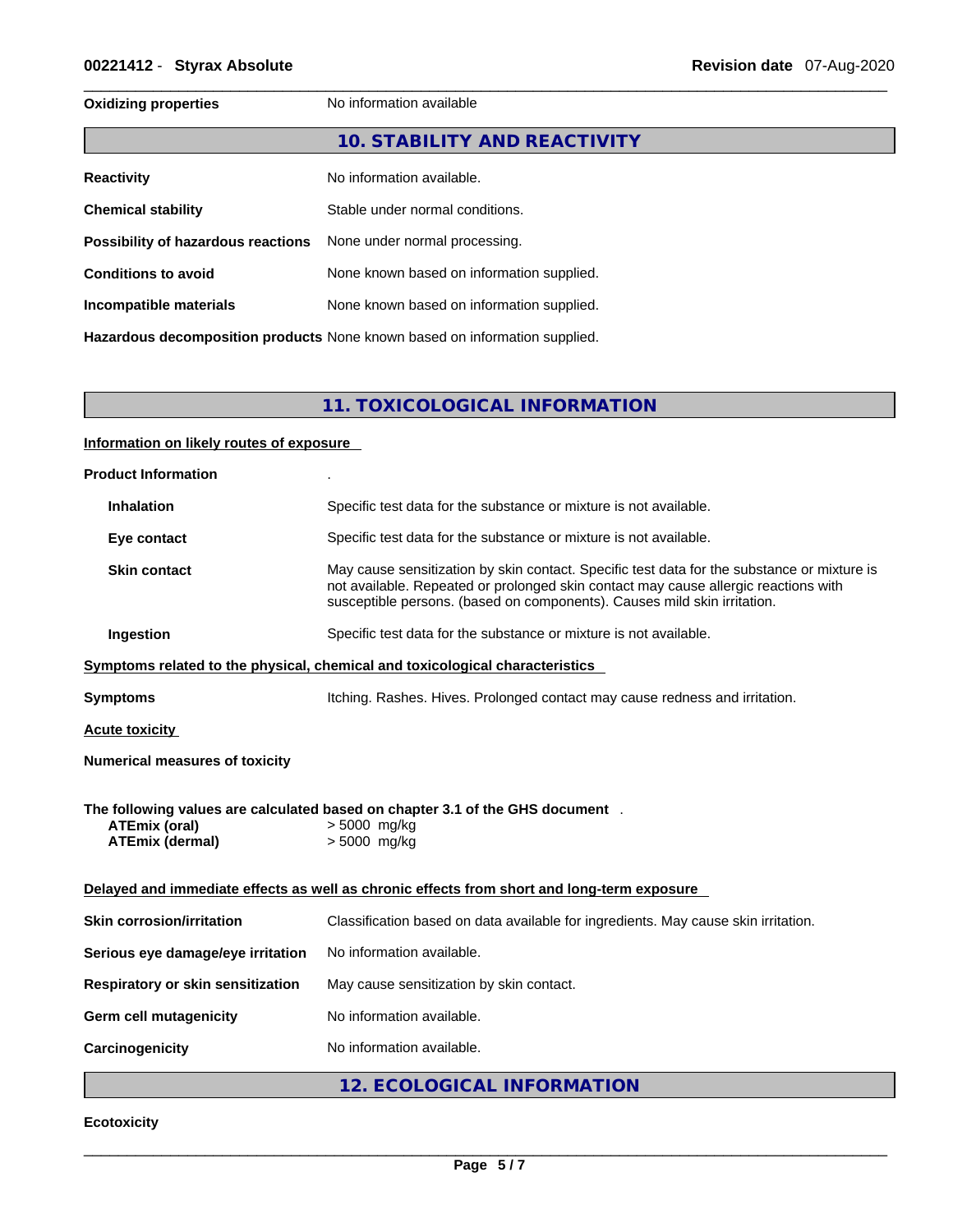#### **Persistence and degradability** No information available.

## **Bioaccumulation**

There is no data for this product.

### **Other adverse effects**

No information available.

### **13. DISPOSAL CONSIDERATIONS**

### **Waste treatment methods**

| Waste from residues/unused    | Dispose of in accordance with local regulations. Dispose of waste in accordance with |
|-------------------------------|--------------------------------------------------------------------------------------|
| products                      | environmental legislation.                                                           |
| <b>Contaminated packaging</b> | Do not reuse empty containers.                                                       |

## **14. TRANSPORT INFORMATION**

| <b>DOT</b>       | Not regulated |
|------------------|---------------|
| <b>IATA/ICAO</b> | Not regulated |
| <b>IMDG/IMO</b>  | Not regulated |

### **15. REGULATORY INFORMATION**

## **US Federal Regulations**

### **SARA 313**

Section 313 of Title III of the Superfund Amendments and Reauthorization Act of 1986 (SARA). This product does not contain any chemicals which are subject to the reporting requirements of the Act and Title 40 of the Code of Federal Regulations, Part 372.

### **SARA 311/312 Hazard Categories**

Should this product meet EPCRA 311/312 Tier reporting criteria at 40 CFR 370, refer to Section 2 of this SDS for appropriate classifications.

### **US State Regulations**

### **California Proposition 65**

This product does not contain any Proposition 65 chemicals.

### **16. OTHER INFORMATION**

### **Disclaimer**

The information provided in this Safety Data Sheet is correct to the best of our knowledge, information and belief at the date of its publication. The information given is designed only as a guidance for safe handling, use, processing, storage, transportation, disposal and release and is not to be considered a warranty or quality specification. The information relates only to the specific material designated and may not be valid for such material used in combination with any other